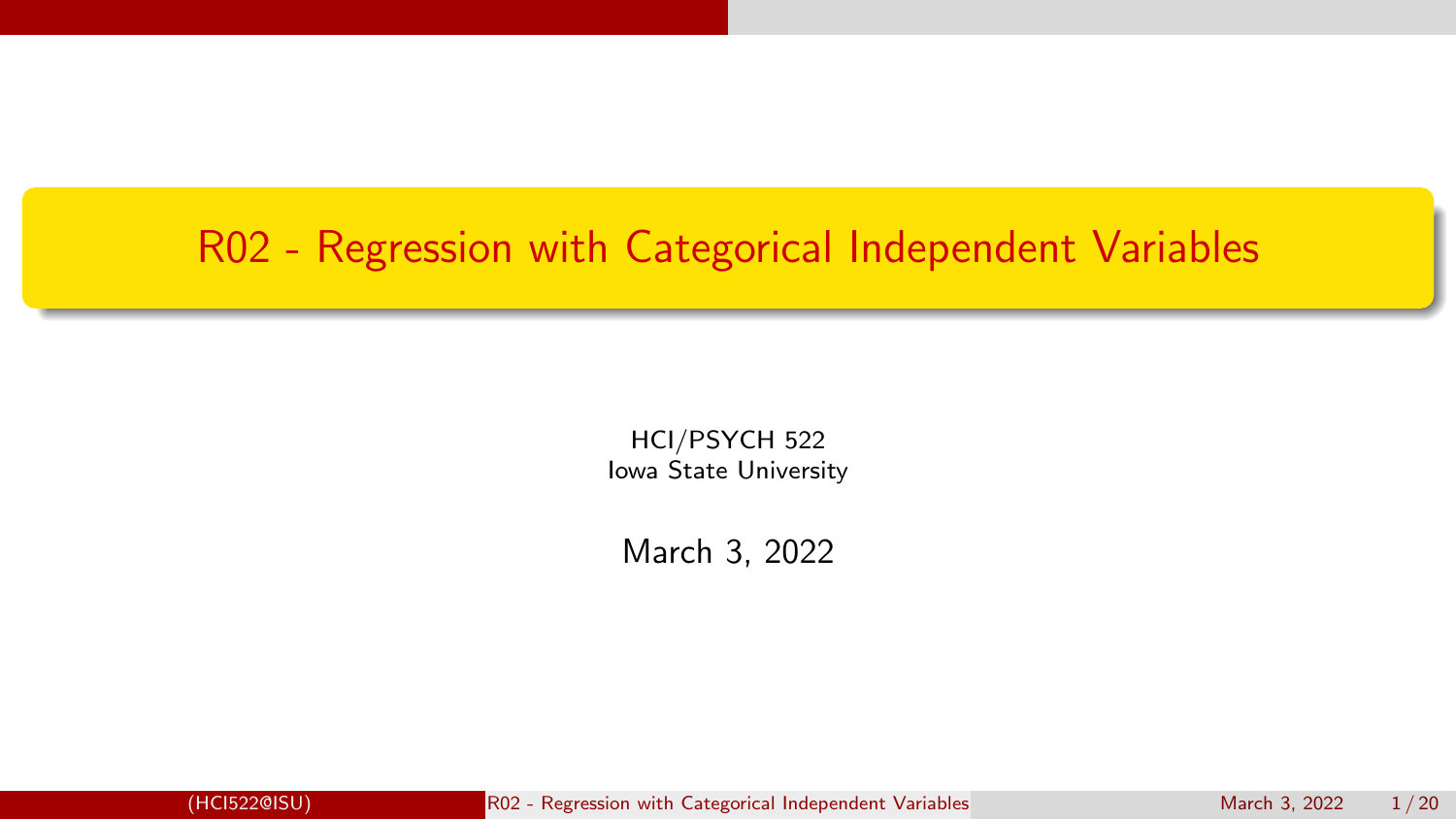## <span id="page-1-0"></span>Binary independent variable

Recall the simple linear regression model

```
Y_i \stackrel{ind}{\sim} N(\beta_0 + \beta_1 X_i, \sigma^2).
```
If we have a binary independent variable, i.e. the independent variable only has two levels say level A and level B, we can code it as

 $X_i = I$ (observation i is level A)

where I(statement) is an indicator function that is 1 when "statement" is true and 0 otherwise. Then

- $\theta$   $\beta$ <sub>0</sub> is the mean response for level B,
- $\theta_0$   $\beta_0 + \beta_1$  is the mean response for level A, and
- $\theta$   $\beta_1$  is the mean difference in response (level A minus level B).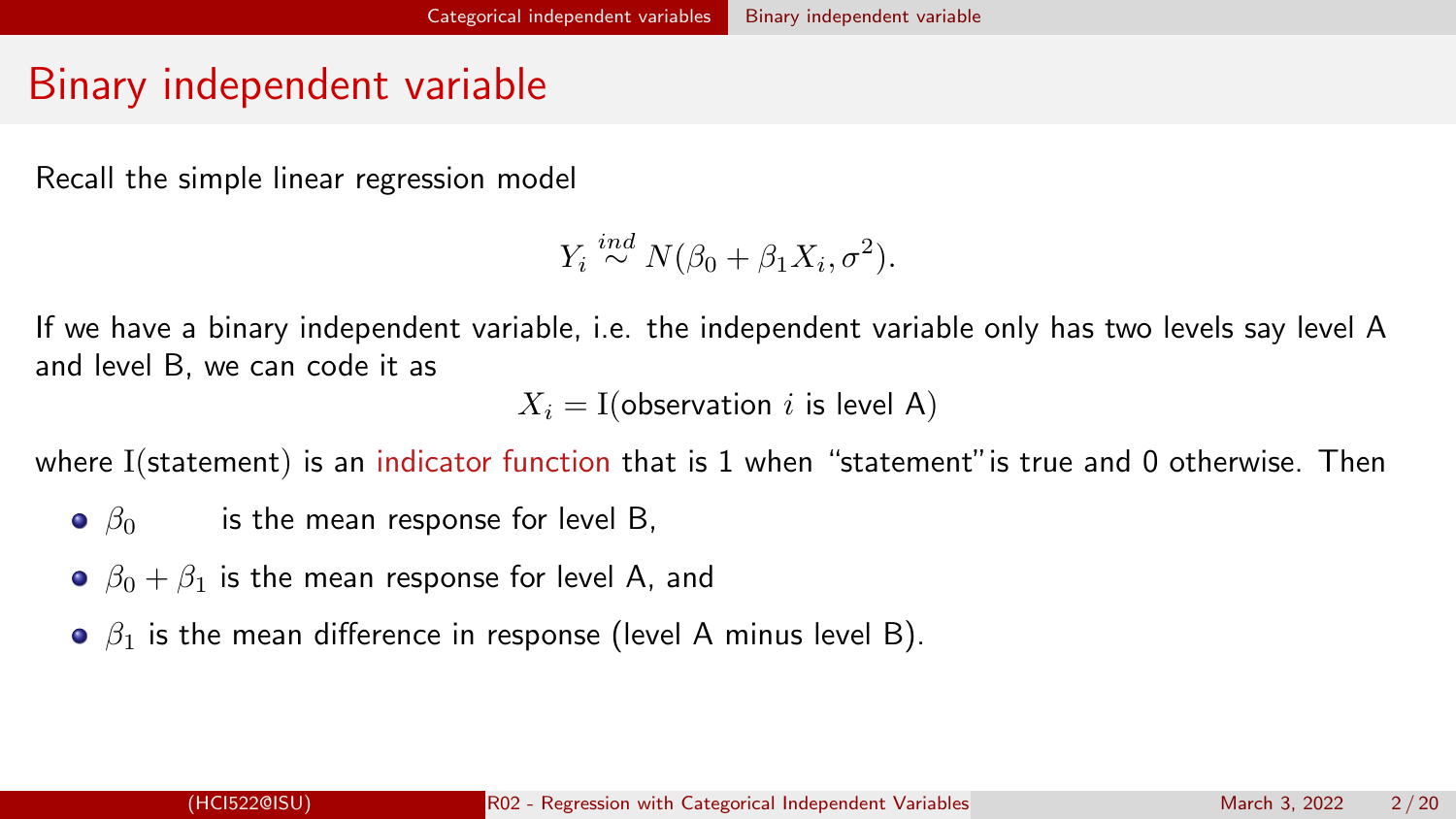#### Player Skill Data

mouse <- read\_csv("mouse.csv", show\_col\_types = FALSE) %>% mutate(Mouse = factor(Mouse)) head(mouse)

- # A tibble: 6 x 2
- Skill Mouse <dbl> <fct>
- 
- 1 35.5 Dell
- 2 35.4 Dell
- 3 34.9 Dell
- 4 34.8 Dell
- 5 33.8 Dell
- 6 33.5 Dell

summary(mouse)

| Skill         | Mouse                   |
|---------------|-------------------------|
| Min. : 6.4    | Basilisk (Wired)<br>:57 |
| 1st Qu.:31.8  | :49<br>Dell             |
| Median: 39.5  | Mamba (Wired)<br>:71    |
| Mean : 38.8   | Mamba (Wireless)<br>:56 |
| 3rd Qu.: 46.9 | Viper (Wired, light):60 |
| Max. : 54.6   | Viper (Wired)<br>:56    |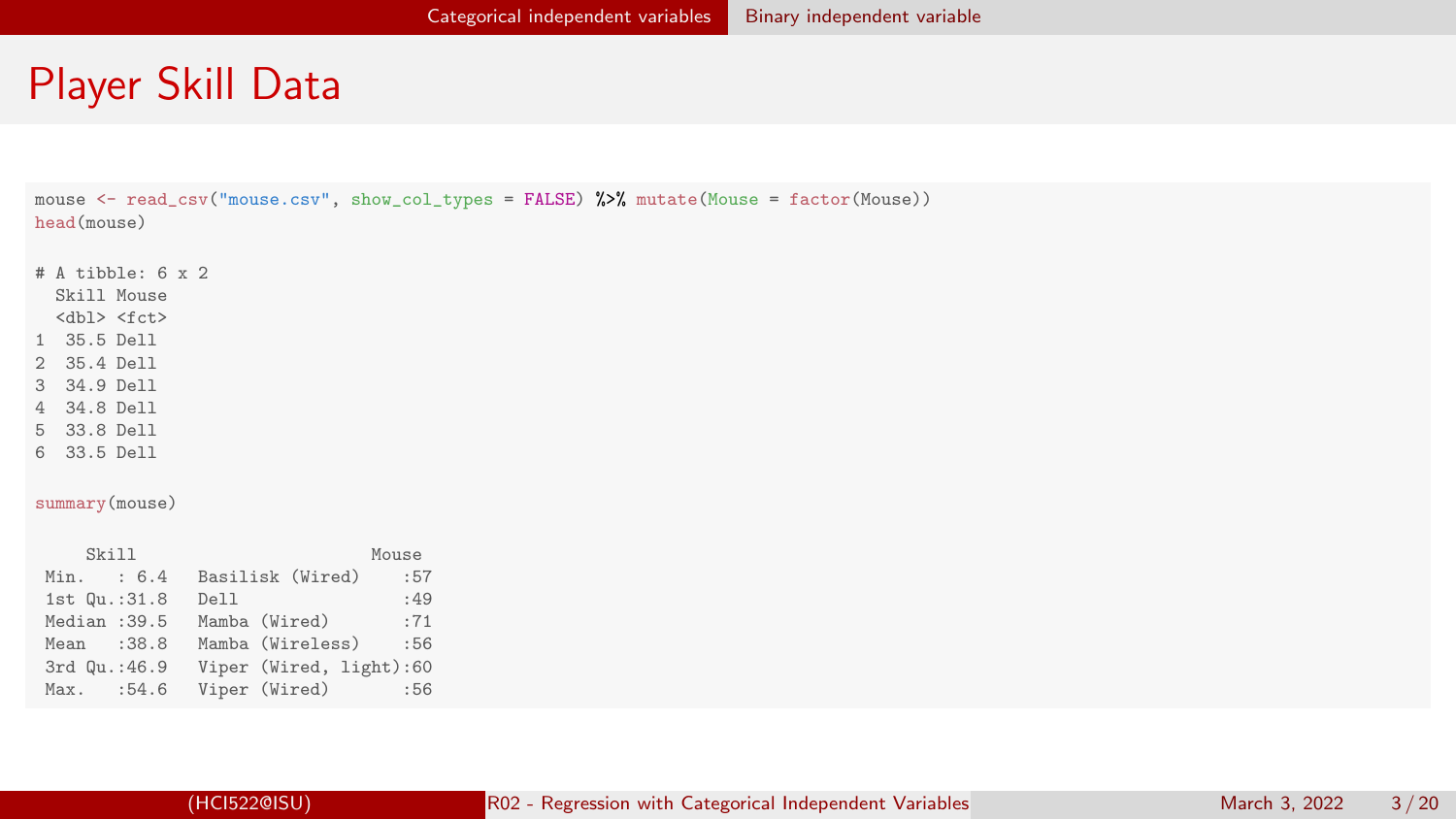### Player Skill Plot

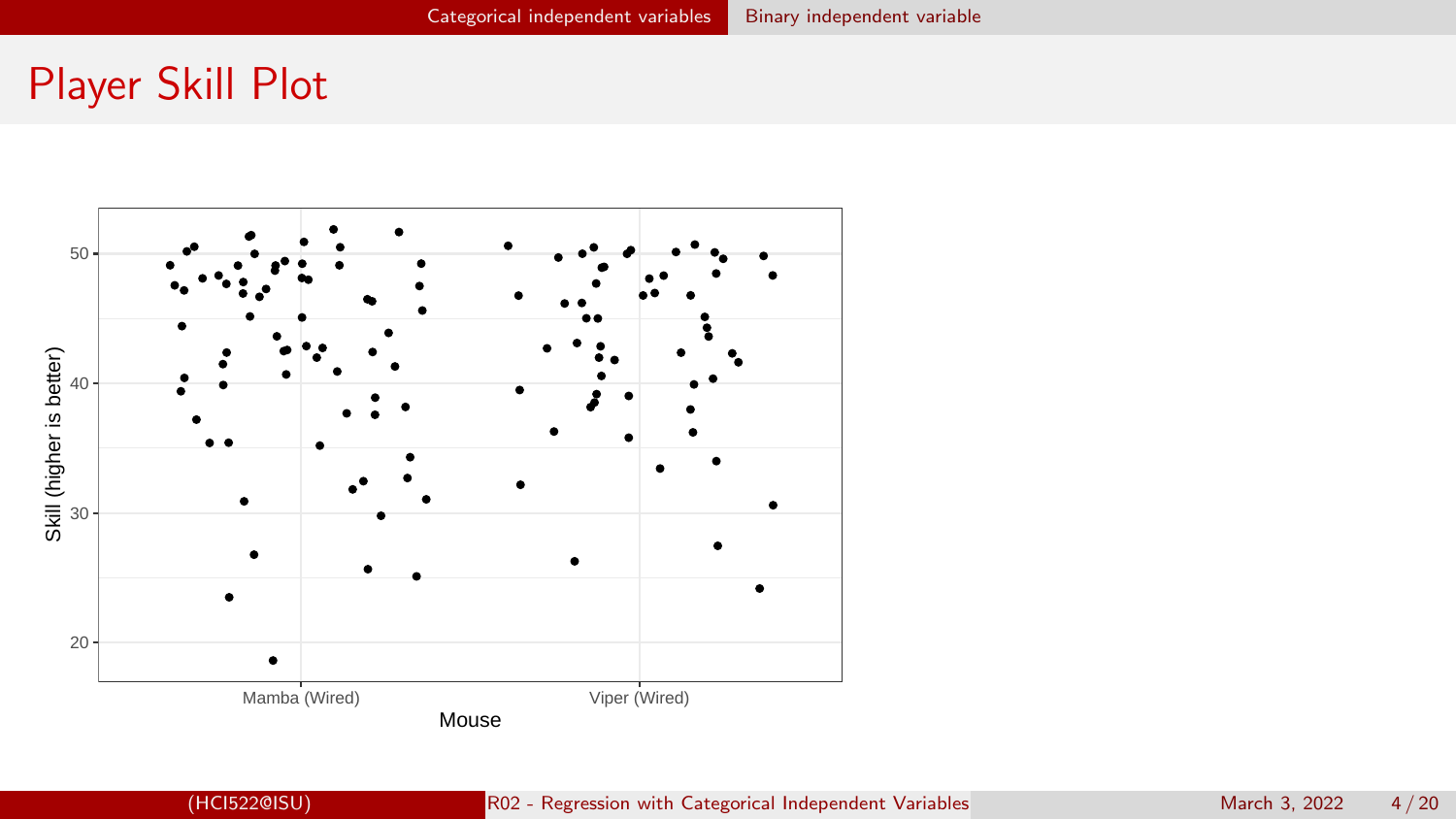## Regression model for skill

Let

$$
Y_i \stackrel{ind}{\sim} N(\beta_0 + \beta_1 X_i, \sigma^2)
$$

where  $Y_i$  is the Skill of the  $i$ th individual and

 $X_i = I(M$ ouse for observation i is Viper (Wired))

then

- mean skill using Mamba (Wired) is  $\beta_0$ .
- mean skill using Viper (Wired) is  $\beta_0 + \beta_1$ , and
- **•** mean difference in skill [Viper (Wired) minus Mamba (Wired)] is  $\beta_1$ .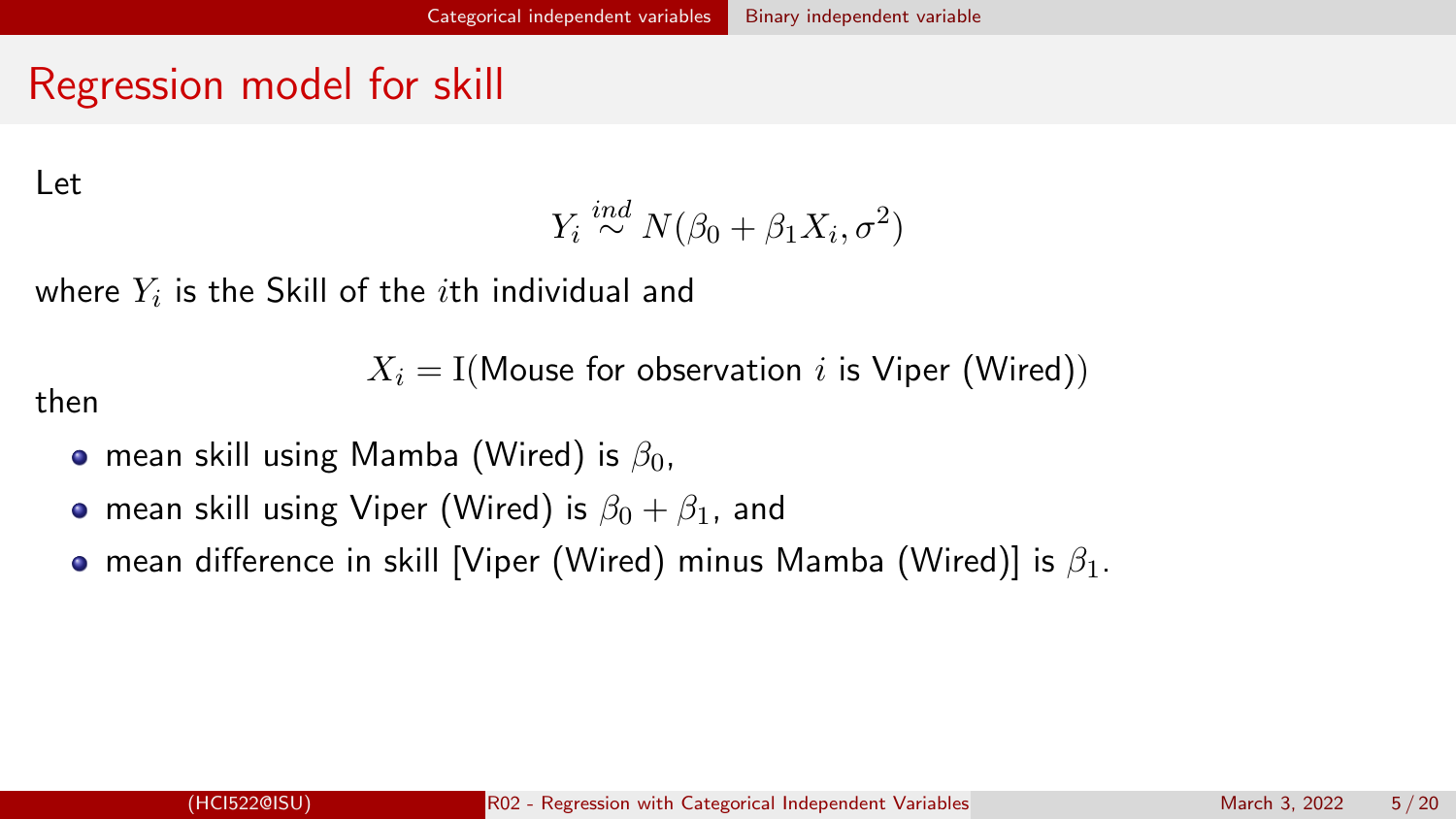#### R code

```
two_mice <- mouse %>% filter(Mouse %in% c("Viper (Wired)","Mamba (Wired)"))
two miceX \leftarrow ifelse(two mice\texttt{Mouse} == "Viper (Wired)", 1, 0)
m \leq -\ln(Skil) \tilde{x}, data = two mice)
summary(m)
Call:
lm(formula = Skill " X, data = two\_mice)Residuals:
   Min 1Q Median 3Q Max
-23.697 -3.991 1.414 5.803 9.603
Coefficients:
            Estimate Std. Error t value Pr(>|t|)
(Intercept) 42.2972 0.8676 48.75 <2e-16 ***<br>X 0.5885 1.3066 0.45 0.653
              0.5885 1.3066
---
Signif. codes: 0 '***' 0.001 '**' 0.01 '*' 0.05 '.' 0.1 ' ' 1
Residual standard error: 7.311 on 125 degrees of freedom
Multiple R-squared: 0.001621,Adjusted R-squared: -0.006367
F-statistic: 0.2029 on 1 and 125 DF, p-value: 0.6532
```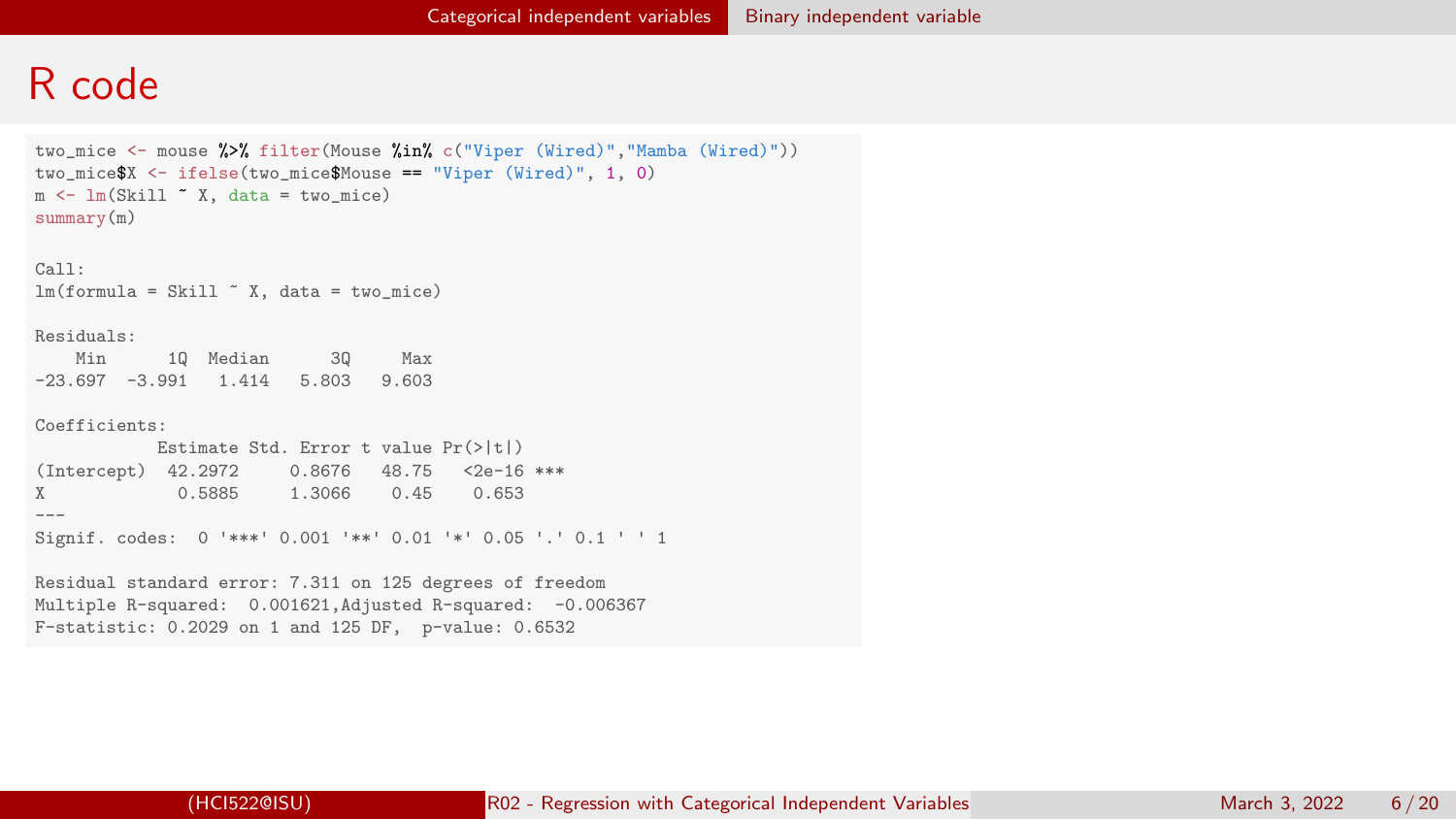#### R code

```
m \leq -\ln(Sk) \sim Mouse, data = two mice)
summary(m)
```
Call:  $lm(formula = Skil1 " Mouse, data = two mice)$ 

Residuals:

Min 1Q Median 3Q Max -23.697 -3.991 1.414 5.803 9.603

Coefficients:

|                                                               |         | Estimate Std. Error t value $Pr(>\vert t \vert)$ |  |  |
|---------------------------------------------------------------|---------|--------------------------------------------------|--|--|
| (Intercept)                                                   | 42.2972 | $0.8676$ 48.75 <2e-16 ***                        |  |  |
| MouseViper (Wired) 0.5885 1.3066 0.45 0.653                   |         |                                                  |  |  |
| $- - -$                                                       |         |                                                  |  |  |
| Signif. codes: 0 '***' 0.001 '**' 0.01 '*' 0.05 '.' 0.1 ' ' 1 |         |                                                  |  |  |

Residual standard error: 7.311 on 125 degrees of freedom Multiple R-squared: 0.001621.Adjusted R-squared: -0.006367 F-statistic: 0.2029 on 1 and 125 DF, p-value: 0.6532

emmeans(m, "Mouse")

| Mouse |               | emmean |                |      | SE df lower. CL upper. CL |
|-------|---------------|--------|----------------|------|---------------------------|
|       | Mamba (Wired) |        | 42.3 0.868 125 | 40.6 | 44.0                      |
|       | Viper (Wired) |        | 42.9 0.977 125 | 41.0 | 44.8                      |

Confidence level used: 0.95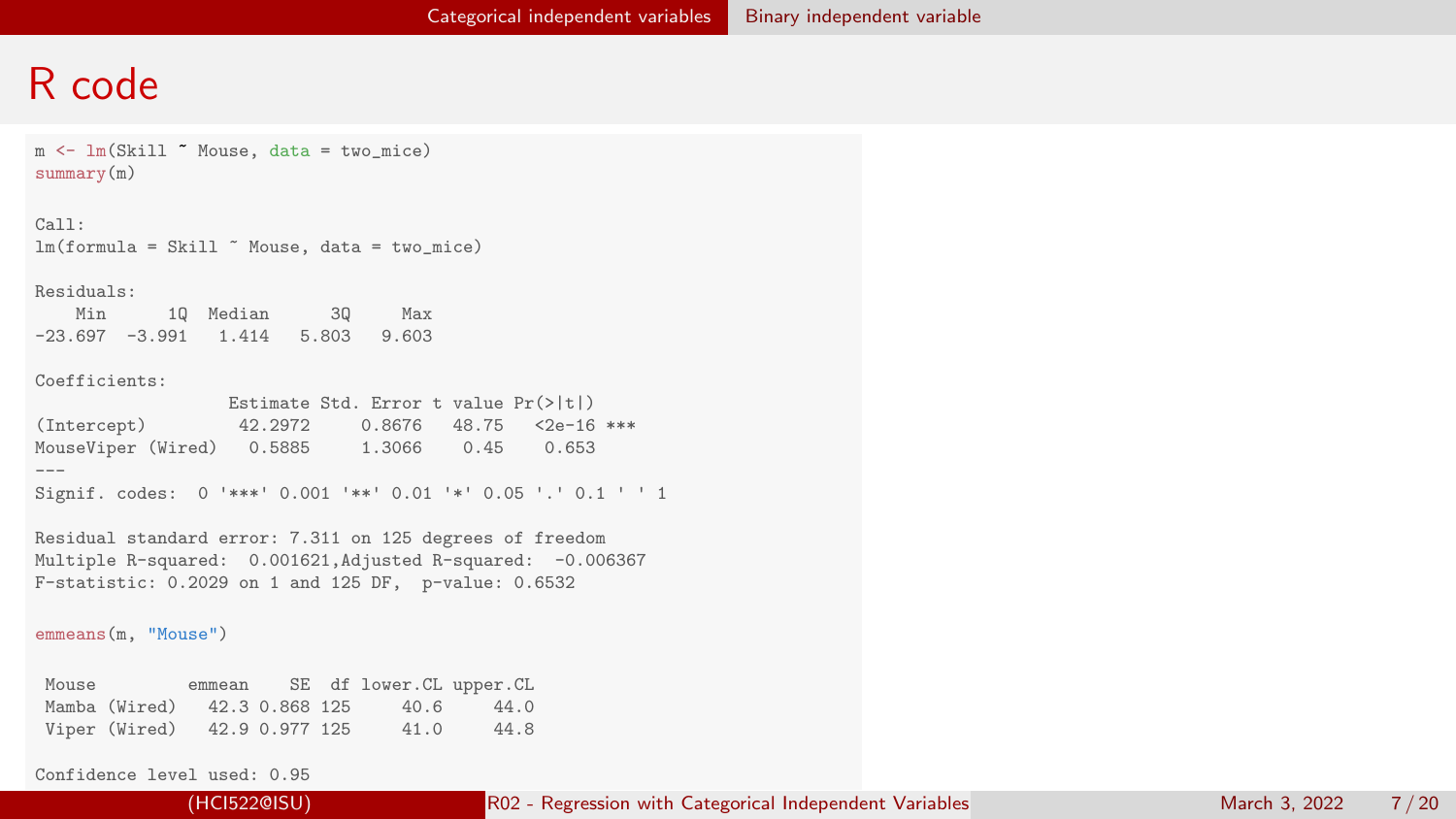#### Mice Skills

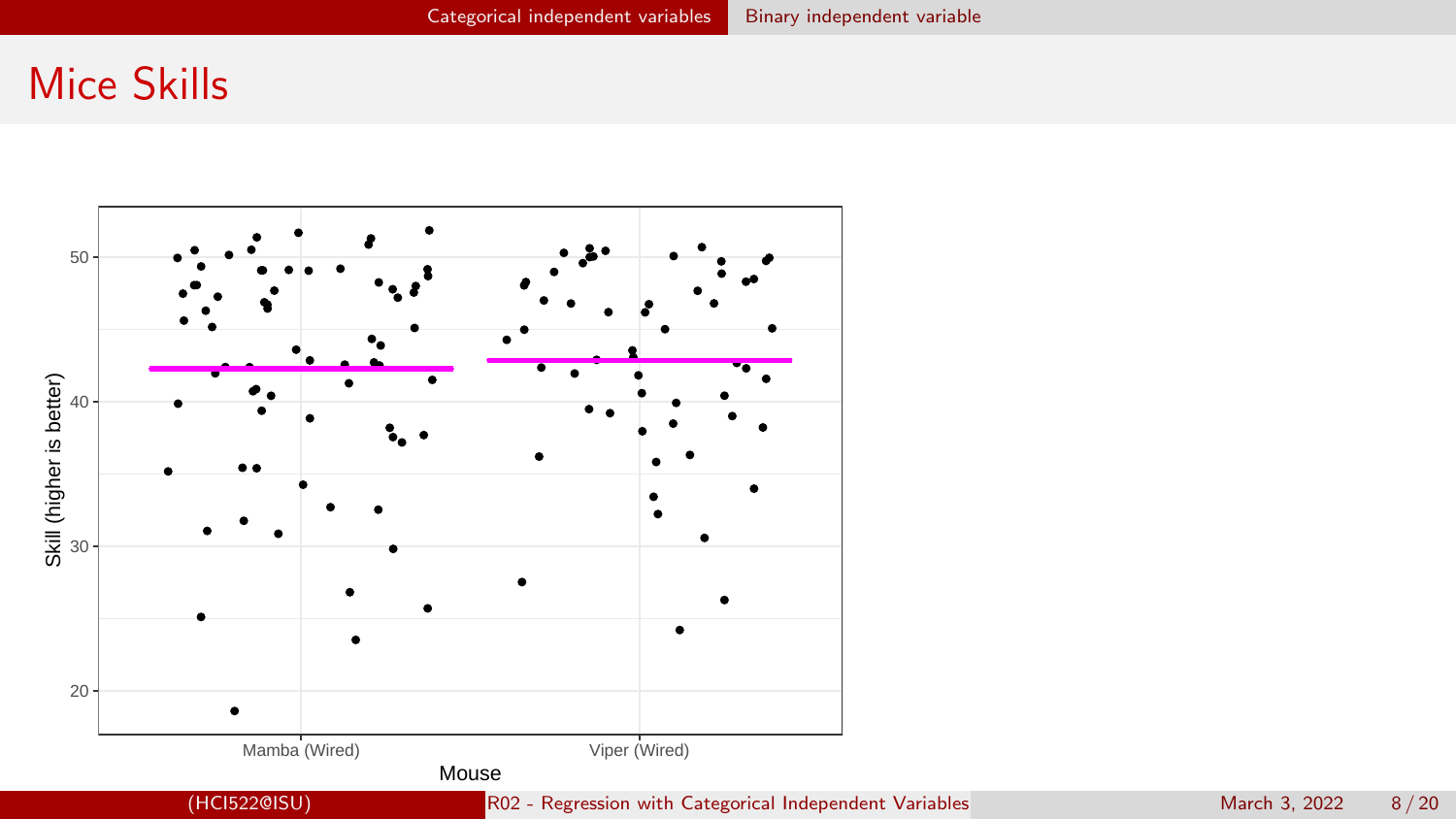### <span id="page-8-0"></span>Using a categorical variable as an independent variable.

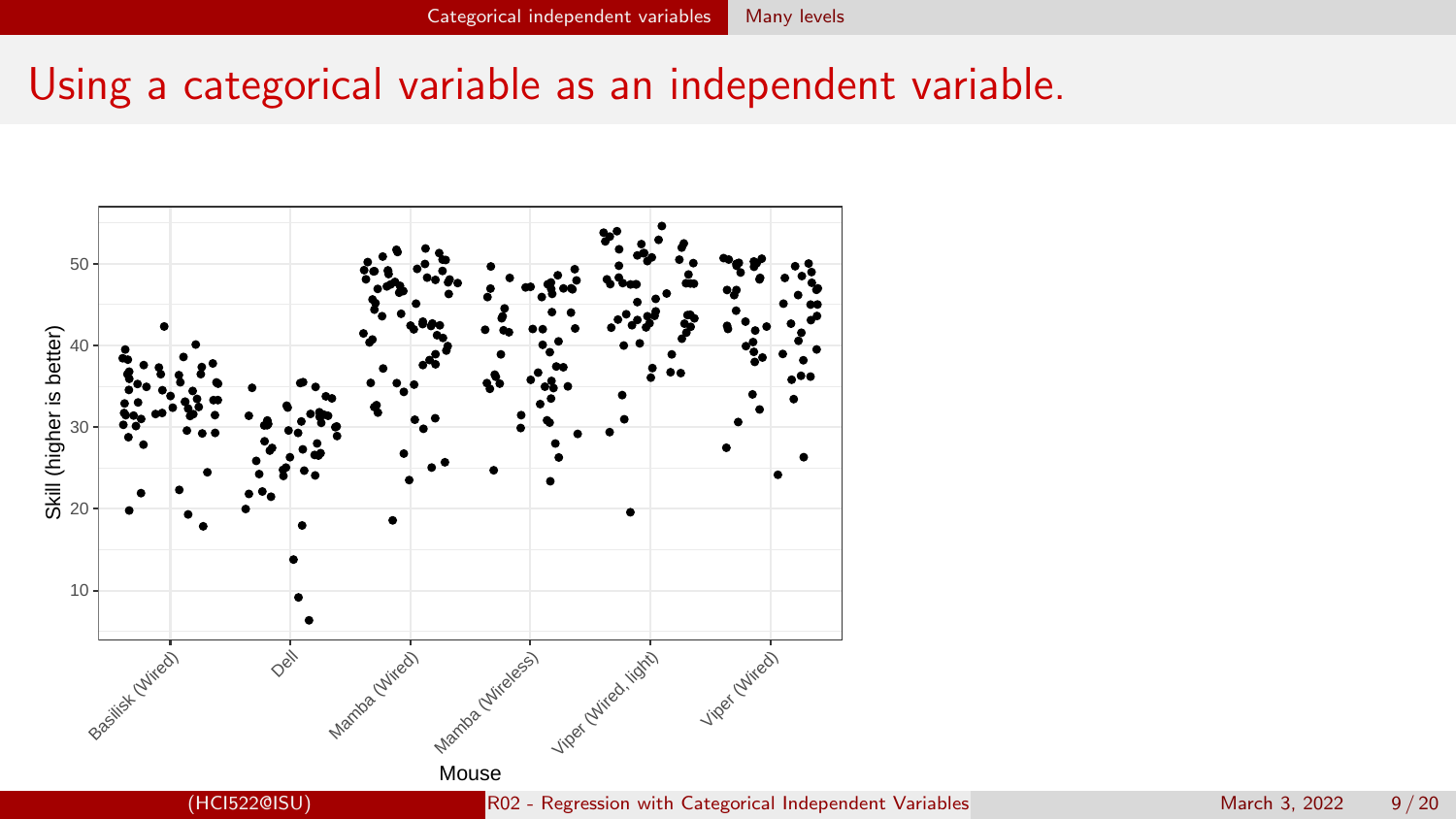# Regression with a categorical variable

- 1. Choose one of the levels as the reference level, e.g. Basilisk (Wired)
- 2. Construct dummy variables using indicator functions, i.e.

$$
I(A) = \begin{cases} 1 & A \text{ is TRUE} \\ 0 & A \text{ is FALSE} \end{cases}
$$

for the other levels, e.g.

 $X_{i,1} = I(M$ ouse for observation i is Dell)  $X_{i,2} = I(M$ ouse for observation i is Mamba (Wired))  $X_{i,3} = I(M$ ouse for observation i is Mamba (Wireless))  $X_{i,4} = I(M$ ouse for observation i is Viper (Wired, light))  $X_{i,5} = I(M$ ouse for observation i is Viper (Wired))

3. Estimate the parameters of a multiple regression model using these dummy variables.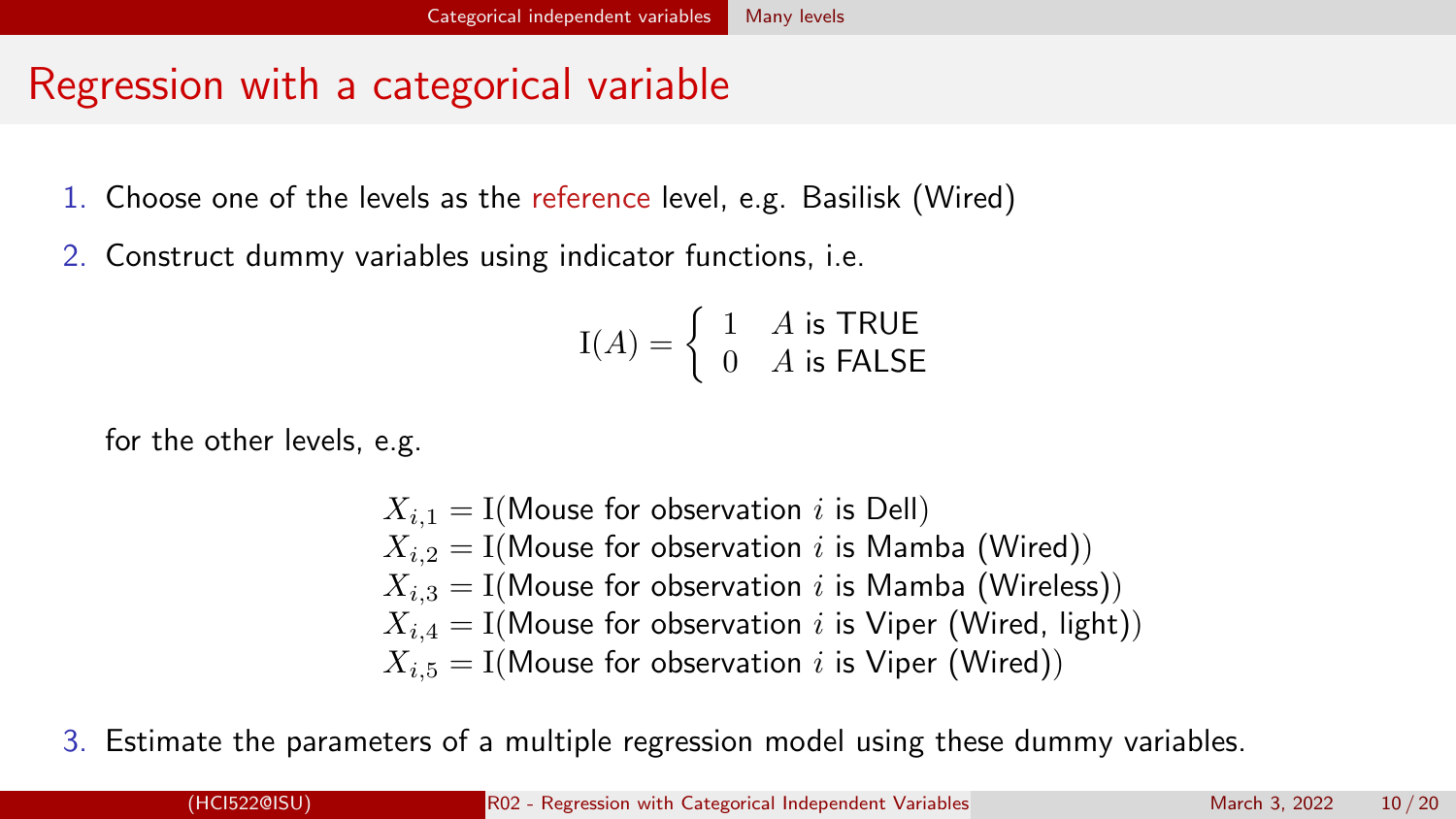#### Regression model

Our regression model becomes

$$
Y_i \stackrel{ind}{\sim} N(\beta_0 + \beta_1 X_{i,1} + \beta_2 X_{i,2} + \beta_3 X_{i,3} + \beta_4 X_{i,4} + \beta_5 X_{i,5}, \sigma^2)
$$

where

- $\theta$   $\beta$ <sub>0</sub> is the mean skill in the Basilisk (Wired) group
- $\theta_0 + \beta_1$  is the mean skill in the Dell group
- $\theta_0 + \beta_2$  is the mean skill in the Mamba (Wired) group
- $\bullet$   $\beta_0 + \beta_3$  is the mean skill in the Mamba (Wireless) group
- $\theta_0 + \beta_4$  is the mean skill in the Viper (Wired, light) group
- $\theta_0 + \beta_5$  is the mean skill in the Viper (Wired) group

and thus  $\beta_n$  for  $p > 0$  is the difference in mean skills between one group and the reference group.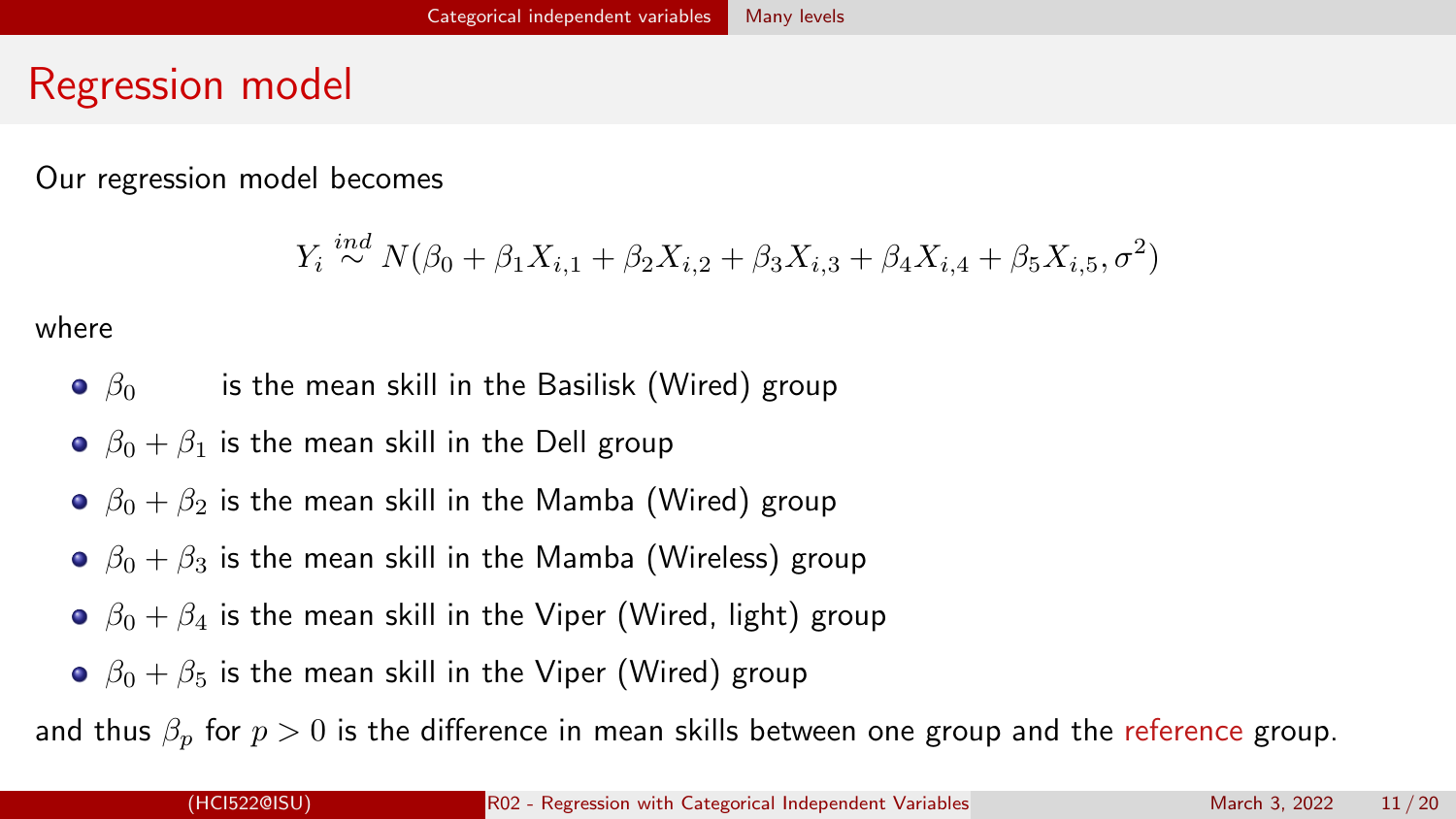#### R code

| $m \leftarrow \text{lm}(Skill \tilde{\ }$ Mouse, data = mouse)<br>m |                                                        |                             |                                |
|---------------------------------------------------------------------|--------------------------------------------------------|-----------------------------|--------------------------------|
| Call:<br>$lm(formula = Skill$ $% Mouse$ , data = mouse)             |                                                        |                             |                                |
| Coefficients:                                                       |                                                        |                             |                                |
| (Intercept)<br>32.691                                               | MouseDell<br>$-5.289$                                  | MouseMamba (Wired)<br>9.606 | MouseMamba (Wireless)<br>6.994 |
| 12.425                                                              | MouseViper (Wired, light) MouseViper (Wired)<br>10.194 |                             |                                |
| confint(m)                                                          |                                                        |                             |                                |
|                                                                     | $2.5 \%$ 97.5 %                                        |                             |                                |
| (Intercept)                                                         | 30.951394 34.431062                                    |                             |                                |
| MouseDell                                                           | $-7.848142 -2.730232$                                  |                             |                                |
| MouseMamba (Wired) 7.269897 11.942013                               |                                                        |                             |                                |
| MouseMamba (Wireless) 4.523030 9.465943                             |                                                        |                             |                                |
| MouseViper (Wired, light) 9.995893 14.854984                        |                                                        |                             |                                |
| MouseViper (Wired)                                                  | 7.723030 12.665943                                     |                             |                                |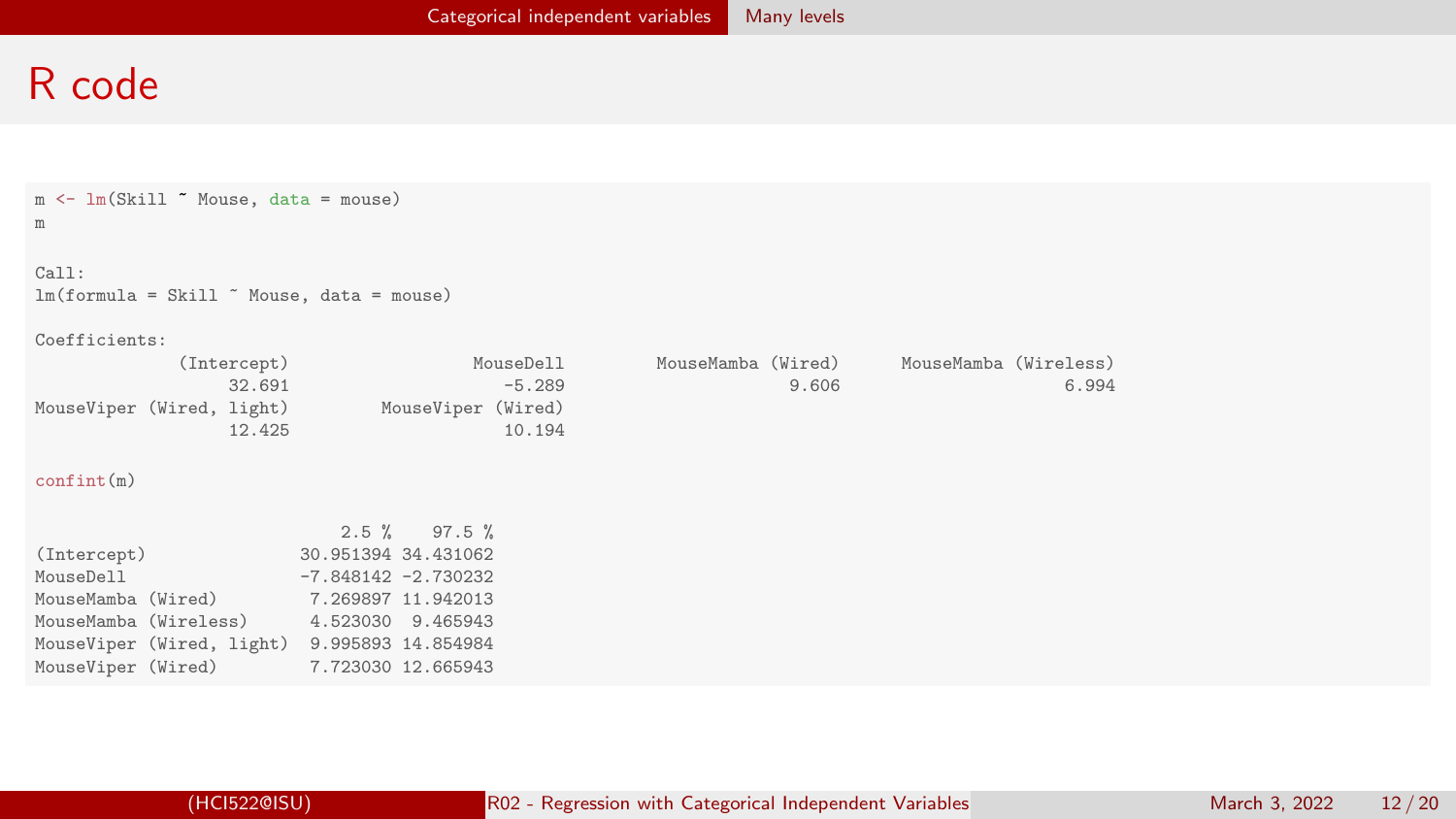# R code (cont.)

#### summary(m)

Call:  $lm(formula = Skill$   $Mouse, data = mouse)$ 

#### Residuals:

| Min                 | 10 Median | 30 | Max            |
|---------------------|-----------|----|----------------|
| $-25.5167 - 3.3857$ | 0.8143    |    | 5.1833 10.0143 |

Coefficients:

|                                                               |           | Estimate Std. Error t value $Pr(>\vert t \vert)$ |                               |  |
|---------------------------------------------------------------|-----------|--------------------------------------------------|-------------------------------|--|
| (Intercept)                                                   | 32.6912   |                                                  | $0.8846$ 36.958 < 2e-16 ***   |  |
| MouseDell<br><u> Albanya da</u>                               | $-5.2892$ |                                                  | $1.3010 - 4.065 5.95e-05$ *** |  |
| MouseMamba (Wired)                                            | 9,6060    |                                                  | 1.1877 8.088 1.06e-14 ***     |  |
| MouseMamba (Wireless)                                         | 6.9945    | 1.2565                                           | 5.567 5.25e-08 ***            |  |
| MouseViper (Wired, light)                                     | 12.4254   | 1.2352                                           | $10.059 < 2e-16$ ***          |  |
| MouseViper (Wired)                                            | 10.1945   |                                                  | 1.2565 8.113 8.88e-15 ***     |  |
|                                                               |           |                                                  |                               |  |
| Signif. codes: 0 '***' 0.001 '**' 0.01 '*' 0.05 '.' 0.1 ' ' 1 |           |                                                  |                               |  |
|                                                               |           |                                                  |                               |  |

Residual standard error: 6.678 on 343 degrees of freedom Multiple R-squared: 0.4543,Adjusted R-squared: 0.4463 F-statistic: 57.1 on 5 and 343 DF, p-value: < 2.2e-16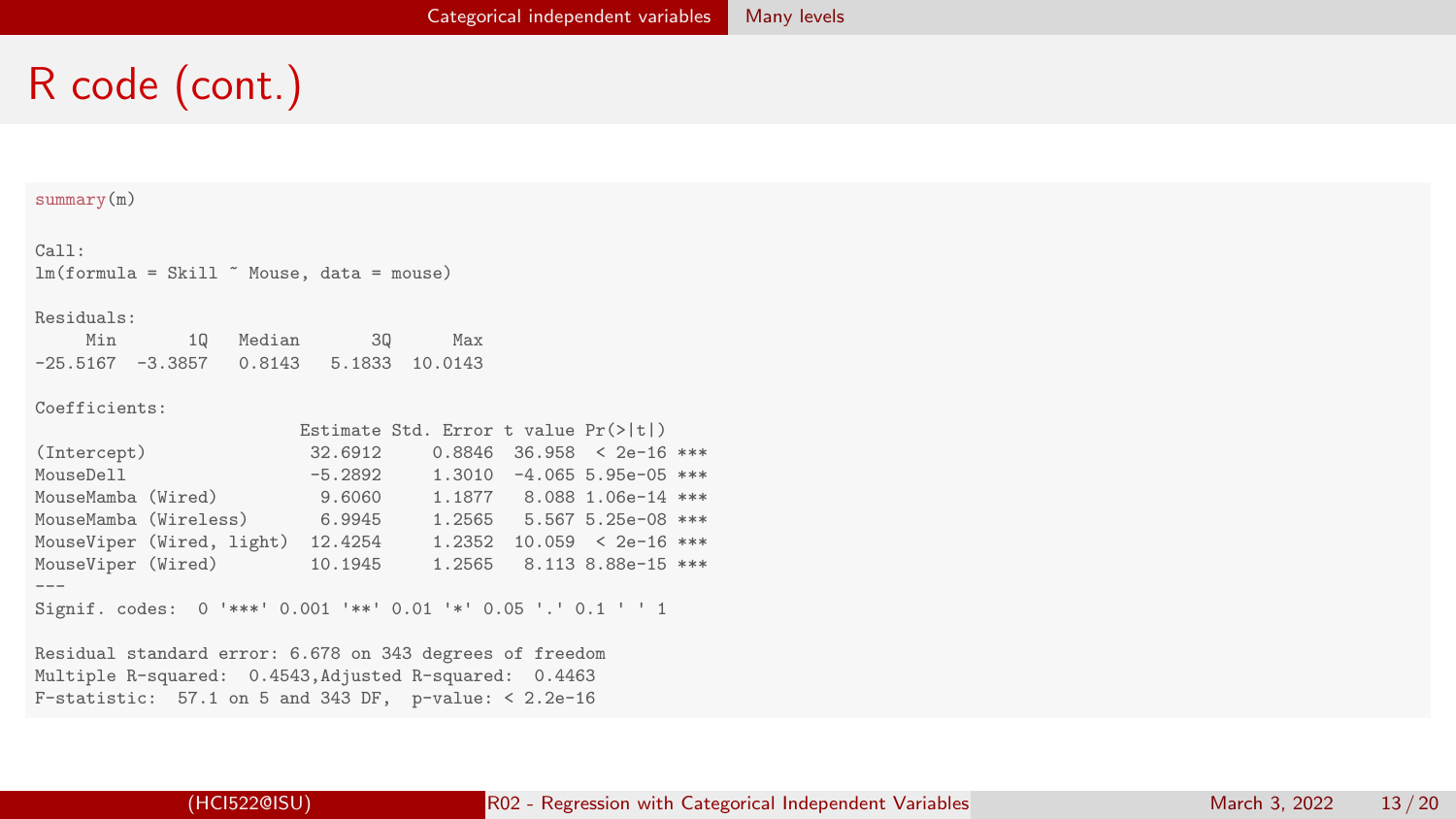### Interpretation

- $\theta$   $\beta_0$ , i.e. mean of the dependent variable for the reference level
- $\beta_p, p > 0$ : mean change in the dependent variable when moving from the reference level to the level associated with the  $p^{th}$  dummy variable

For example,

- The mean skill using the Basilisk (Wired) mouse is 32.7 (31,34.4).
- The mean increase in skill when using the Viper (Wired, light) mouse compared to the Basilisk (Wired) mouse is 12.4 (10,14.9).
- This model explains 45% of the variability in skill.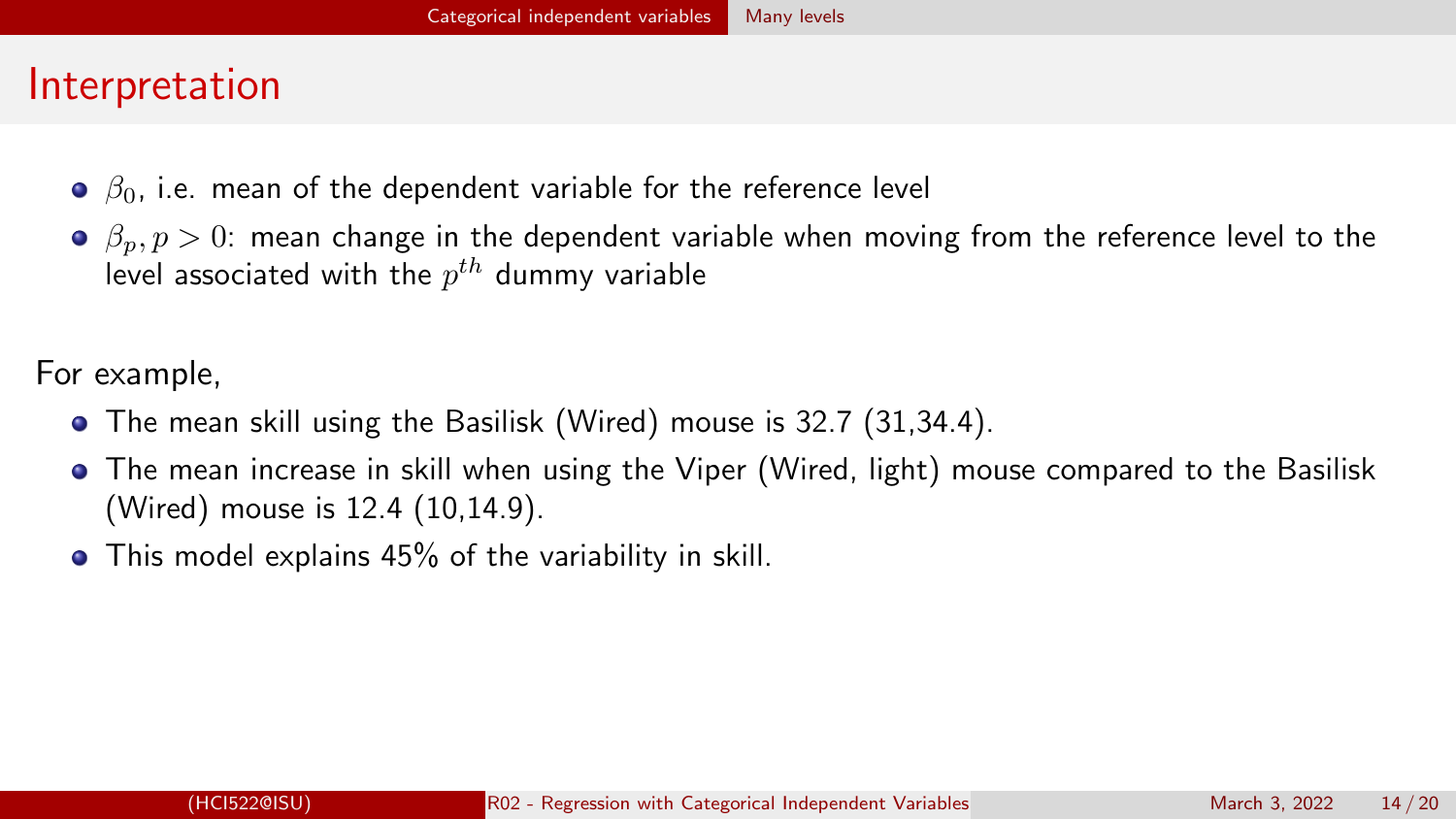## Using a categorical variable as an independent variable.

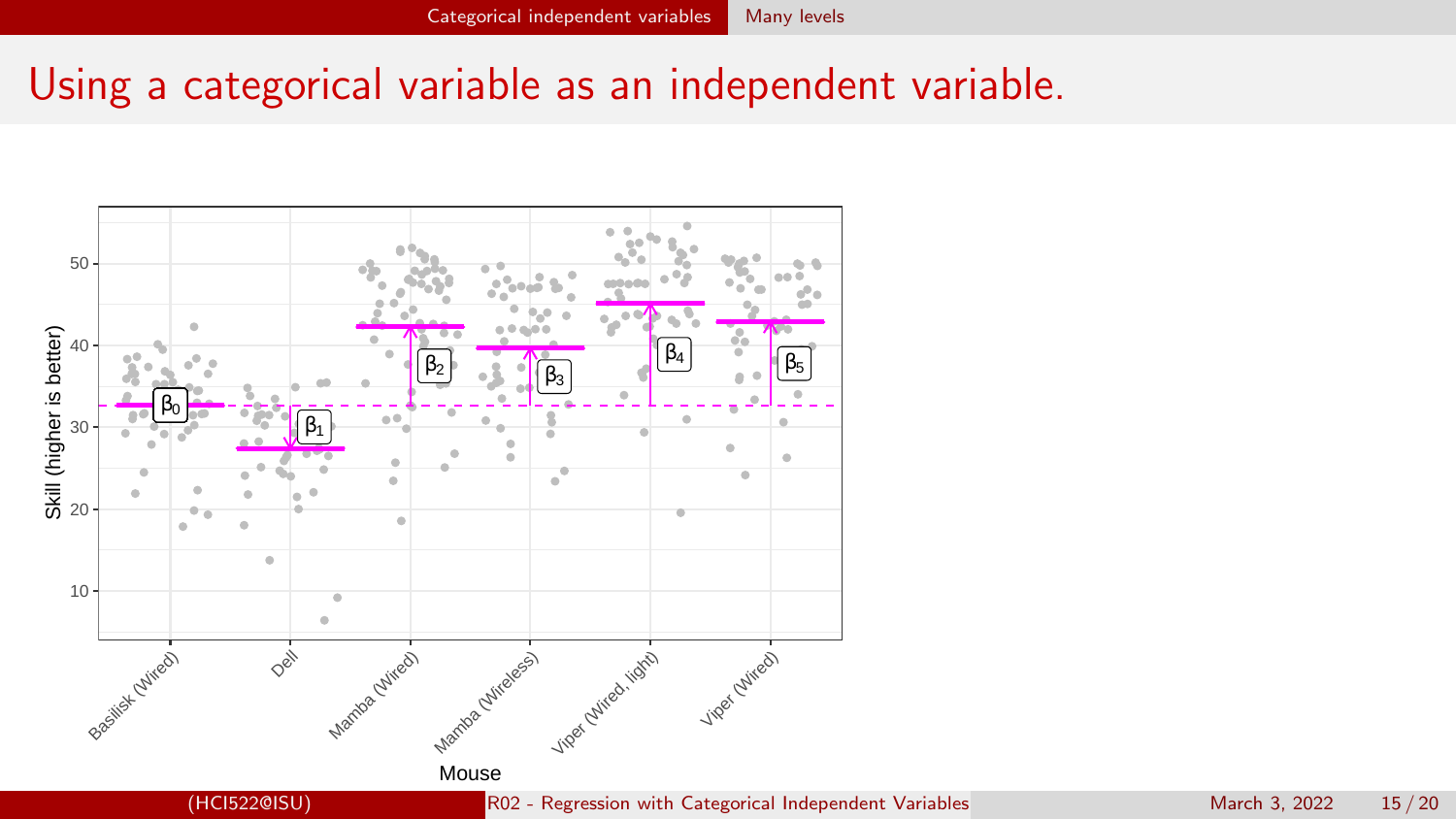## Group means with 95% credible intervals

em <- emmeans(m, pairwise ~ Mouse) em\$emmeans

| Mouse                |                | emmean SE df lower. CL upper. CL |      |
|----------------------|----------------|----------------------------------|------|
| Basilisk (Wired)     | 32.7 0.885 343 | 31.0                             | 34.4 |
| Dell                 | 27.4 0.954 343 | 25.5                             | 29.3 |
| Mamba (Wired)        | 42.3 0.793 343 | 40.7                             | 43.9 |
| Mamba (Wireless)     | 39.7 0.892 343 | 37.9                             | 41.4 |
| Viper (Wired, light) | 45.1 0.862 343 | 43.4                             | 46.8 |
| Viper (Wired)        | 42.9 0.892 343 | 41.1                             | 44.6 |

Confidence level used: 0.95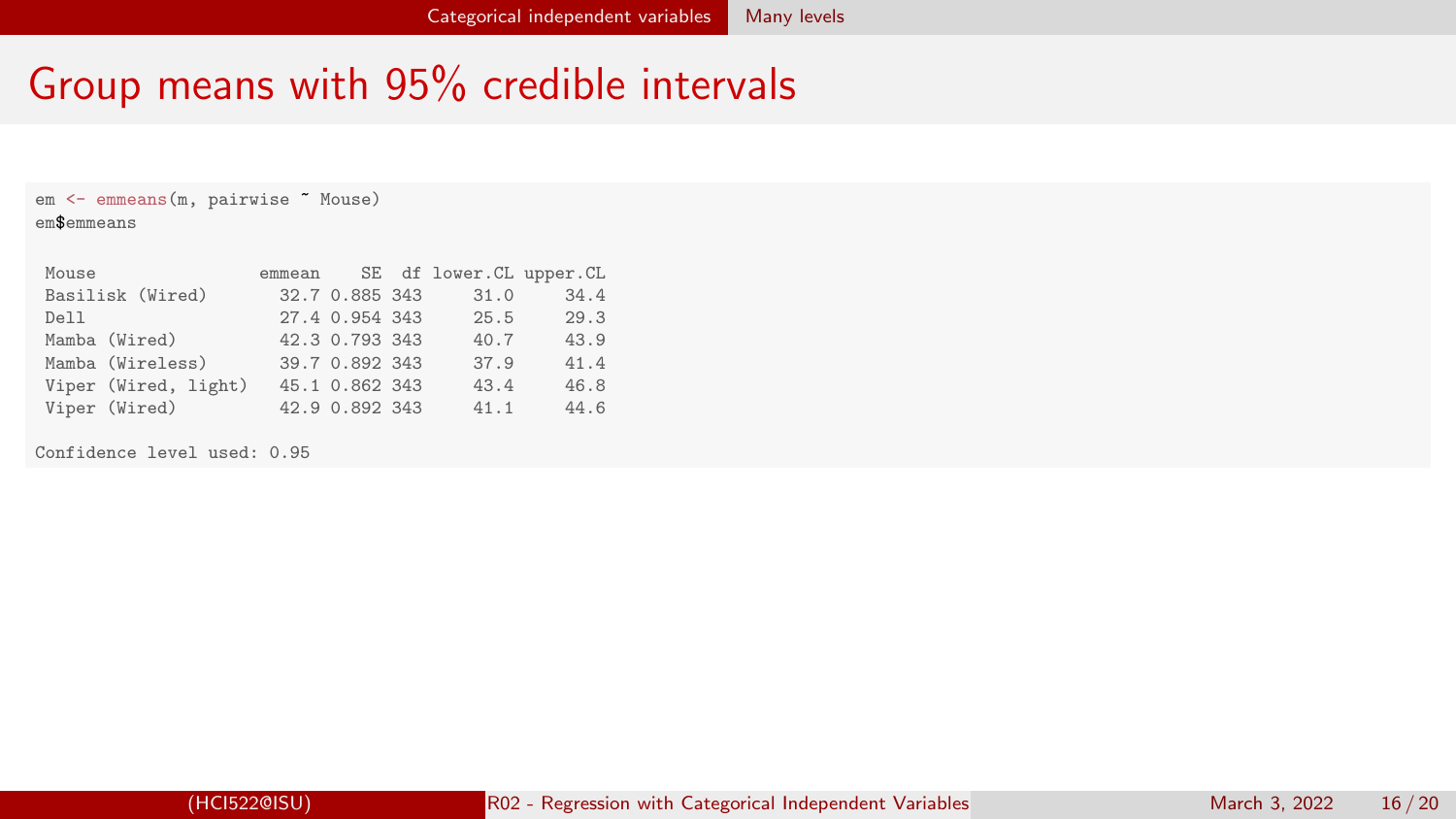### Group comparisons with 95% credible intervals

#### confint(em\$contrasts)

| contrast                                |                    |  | estimate SE df lower. CL upper. CL |           |
|-----------------------------------------|--------------------|--|------------------------------------|-----------|
| Basilisk (Wired) - Dell                 |                    |  | 5.289 1.30 343 1.561               | 9.018     |
| Basilisk (Wired) - Mamba (Wired)        |                    |  | $-9.606$ 1.19 343 $-13.010$        | $-6.202$  |
| Basilisk (Wired) - Mamba (Wireless)     |                    |  | $-6.994$ 1.26 343 $-10.596$        | $-3.393$  |
| Basilisk (Wired) - Viper (Wired, light) | $-12.425$ 1.24 343 |  | $-15.965$                          | $-8.885$  |
| Basilisk (Wired) - Viper (Wired)        | $-10.194$ 1.26 343 |  | $-13.796$                          | $-6.593$  |
| Dell - Mamba (Wired)                    | $-14.895$ 1.24 343 |  | $-18.450$                          | $-11.341$ |
| Dell - Mamba (Wireless)                 | $-12.284$ 1.31 343 |  | $-16.028$                          | $-8.540$  |
| Dell - Viper (Wired, light)             | $-17.715$ 1.29 343 |  | $-21.400$                          | $-14.029$ |
| Dell - Viper (Wired)                    | $-15.484$ 1.31 343 |  | $-19.228$                          | $-11.740$ |
| Mamba (Wired) - Mamba (Wireless)        |                    |  | $2.611$ 1.19 343 $-0.809$          | 6.032     |
| Mamba (Wired) - Viper (Wired, light)    | $-2.819$ 1.17 343  |  | $-6.176$                           | 0.537     |
| Mamba (Wired) - Viper (Wired)           | $-0.589$ 1.19 343  |  | $-4.009$                           | 2.832     |
| Mamba (Wireless) - Viper (Wired, light) | $-5.431$ 1.24 343  |  | $-8.987$                           | $-1.875$  |
| Mamba (Wireless) - Viper (Wired)        | $-3.200$ 1.26 343  |  | $-6.817$                           | 0.417     |
| Viper (Wired, light) - Viper (Wired)    | 2.231 1.24 343     |  | $-1.325$                           | 5.787     |

Confidence level used: 0.95 Conf-level adjustment: tukey method for comparing a family of 6 estimates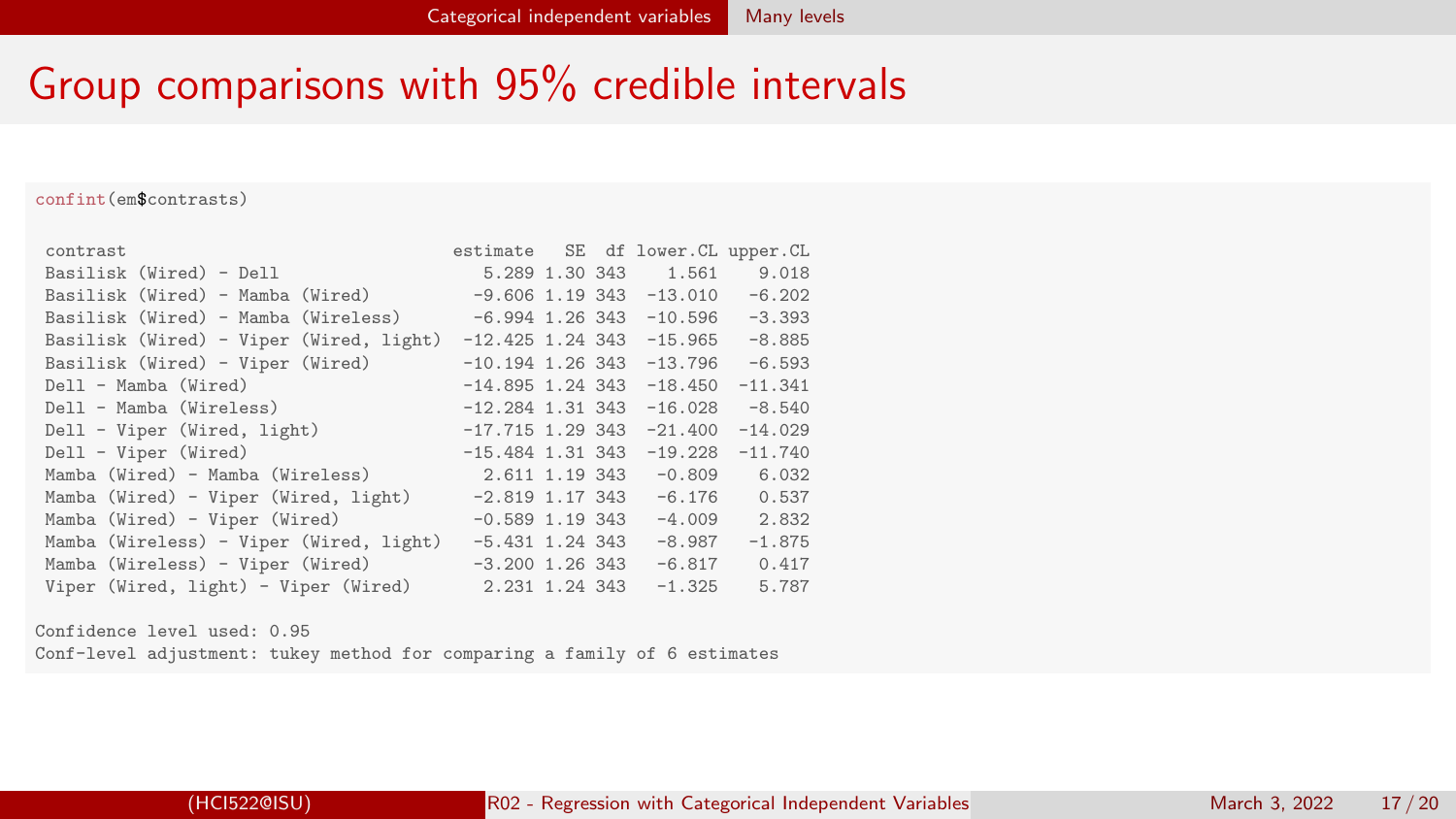## <span id="page-17-0"></span>Changing the reference level

#### If you want to change the reference level, you can

```
mouse \leq mouse \frac{9}{2}mutate(Mouse = relevel(Mouse, ref = "Dell"))
m \leq 1m(Skil) \sim Mouse, data = mouse)
summary(m)
Call:
lm(formula = Skill " Mouse, data = mouse)Residuals:<br>Min
               Min 1Q Median 3Q Max
-25.5167 -3.3857 0.8143 5.1833 10.0143
Coefficients:
                          Estimate Std. Error t value Pr(>|t|)
(Intercept) 27.402 0.954 28.722 < 2e-16 ***
MouseBasilisk (Wired) 5.289 1.301 4.065 5.95e-05 ***<br>MouseMamba (Wired) 14.895 1.240 12.009 < 2e-16 ***
                           14.895 1.240 12.009 \leq 2e-16 ***
MouseMamba (Wireless) 12.284 1.306 9.403 < 2e-16 ***
MouseViper (Wired, light) 17.715 1.286 13.776 < 2e-16 ***
                                      1.306 11.852 < 2e-16 ***
---
Signif. codes: 0 '***' 0.001 '**' 0.01 '*' 0.05 '.' 0.1 ' ' 1
Residual standard error: 6.678 on 343 degrees of freedom
```
Multiple R-squared: 0.4543,Adjusted R-squared: 0.4463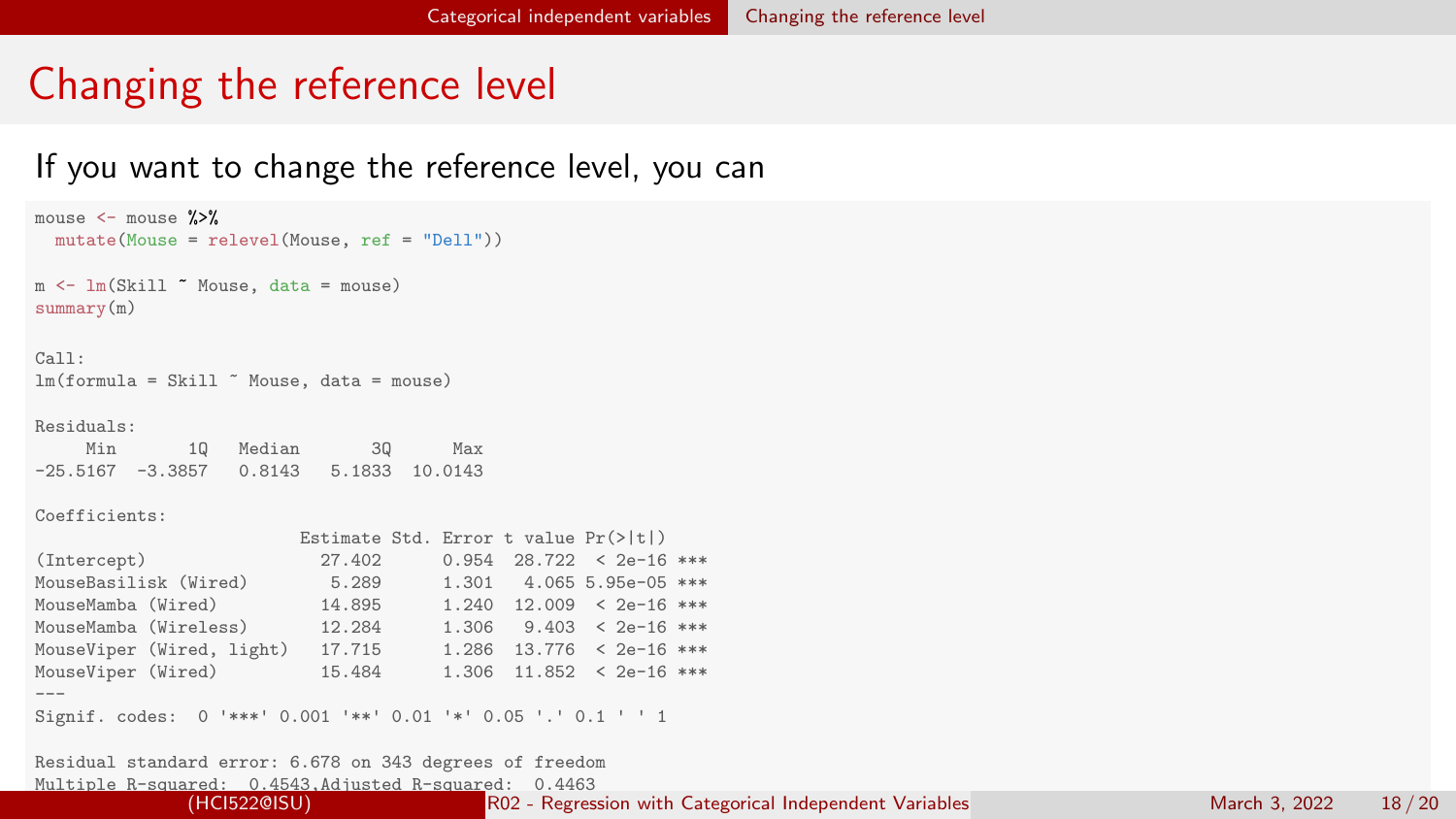## (Almost) equivalence to our multiple group model

Recall that we had a multiple group model

$$
Y_{ij} \stackrel{ind}{\sim} N(\mu_j, \sigma_j^2)
$$

for groups  $j = 0, 1, 2, ..., 5$ .

Our regression model is (almost) a reparameterization of the multiple group model:

Basilisk (Wired):  $\mu_0 = \beta_0$ Viper (Wired, light):  $\mu_1 = \beta_0 + \beta_1$ Mamba (Wired):  $\mu_2 = \beta_0 + \beta_2$ Dell:  $\mu_3 = \beta_0 + \beta_3$ Viper (Wired):  $\mu_4 = \beta_0 + \beta_4$ Mamba (Wireless):  $\mu_5 = \beta_0 + \beta_5$ 

assuming the groups are labeled appropriately.